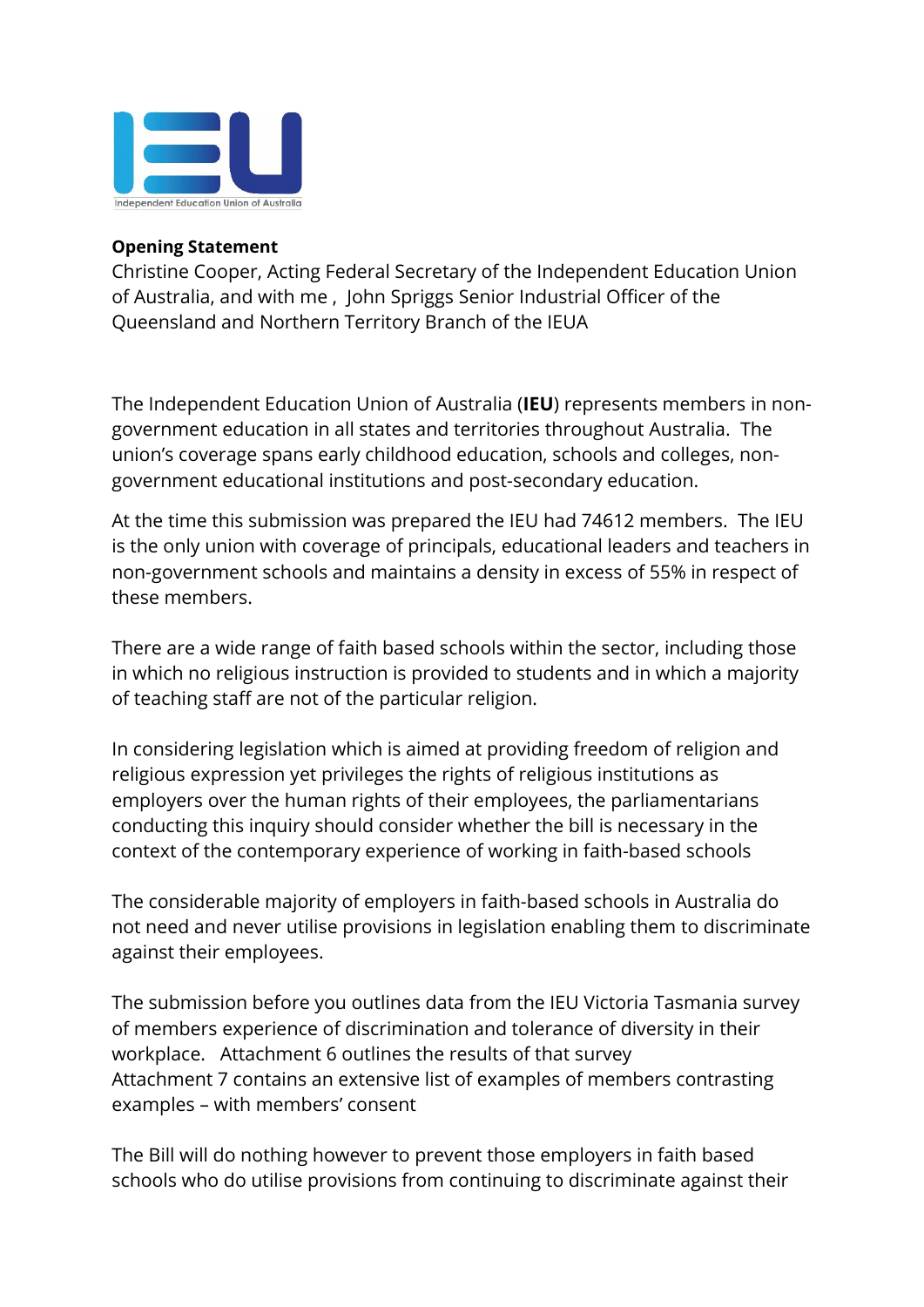employees. It is anticipated that this capacity will continue to be extended , where it does not already exist, to include the capacity to discriminate on the basis of religious belief or not holding a religious belief.

IEU members receive warnings, lose salary and/or positions of leadership, are suspended from their employment and are dismissed solely for reasons directly associated with and attributable to their sex, sexual orientation, gender identity, marital or relationship status and/or pregnancy.

Attached to this submission and marked as 'Attachment 1' is a list of examples of matters relevant to these attributes and others (as provided to the federal office of the IEU by its branches in all states) referred to the IEU by members in the last two years and since the first exposure draft of the Religious Discrimination Bills was released for public comment. Attachment 2 is from the years prior.

The members described in these examples consented to their use in this submission provided that their name and school were withheld. In most cases they have found employment at another non-government school in the same state.

To date there seems to be much discussion about the rights of organisations – of schools and of employing authorities to discriminate on grounds of religious doctrine, yet little focus has been placed on how to support and protect the human rights of individuals or on the impact of fear of reprisal has on job security and the physical and mental well being of employees.

These working realities must be considered when discussing the legislation

Human rights belong to all people equally. We note that this is outlined within Object 3(2) of the Bill. However, we have grave concerns that the provisions of the Bill do not satisfy this Object.

Those working in non-government schools in Australia are already denied the protection from discrimination that people working in every other industry possess and have a right to expect.

They can be discriminated against based on their possession of every protected attribute: race, colour, sex, sexual orientation, age, physical or mental disability, marital status, family or carer's responsibilities, pregnancy, political opinion, national extraction or social origin.

Schools and the religious organisations that run schools need meet only a very low bar to exercise this power to discriminate. The nature of the exclusions that